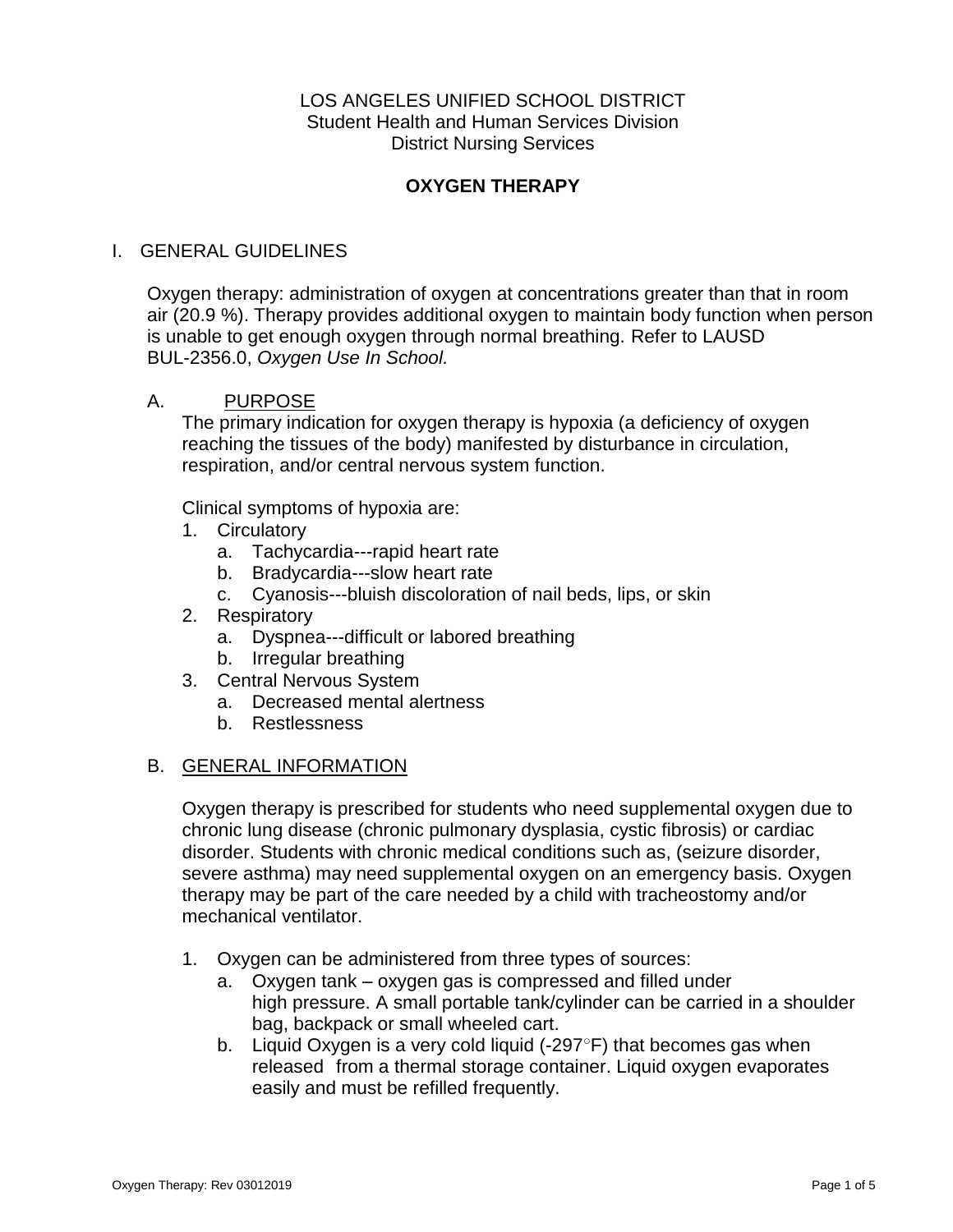- c. Oxygen concentrator is an electrically–operated device that separates oxygen from ambient room air, filters out other gases, and concentrates the oxygen in the machine.
- 2. Three common means of oxygen delivery:
	- 1) Nasal cannula consists of two small plastic prongs inserted into the nostrils from oxygen supply tubing.
	- 2) Oxygen masks are plastic reservoirs designed to fit over the nose and mouth and be secured around the head by an elastic strap or around the ears by tubes. Mask is used when high flow oxygen rate is needed or when the nasal passages are obstructed.
	- 3) Tracheal oxygen adapters (collar or T-tube) are devices that attach either directly to tracheostomy tube or to a heat-moisture exchanger (HME). HME or artificial nose collects expired heat and moisture and returns it during the following inspiration.

Oxygen may also be administered through the tracheostomy tube as a component of mechanical ventilation.

- C. PRECAUTIONS
	- 1. LAUSD Policy Bulletin BUL-2356.0 *Oxygen Use In School* addresses the safe handling, transportation and storage of oxygen.
	- 2. Oxygen supports combustion, so there is a danger of fire when oxygen is being used.
		- a. Do not smoke or allow open flames near oxygen.
		- b. Do not permit alcohol, oil, grease (petroleum jelly), highly flammable material including matches or tinctures (i.e., green soap) or other fire producing equipment to come into contact with oxygen cylinders, liquid oxygen, valves, regulators or fittings. Do not handle equipment with greasy hands or cloths.
		- c. Do not use oxygen within five feet of electrical appliances.
		- d. Keep oxygen unit firmly secured in an upright position.
		- e. Store oxygen away from heaters, radiators or hot sun. Keep it in an open area. Never put it in a small enclosed space (closet, behind curtains).
	- 3. "OXYGEN IN USE" and "NO SMOKING" signs must be posted.
	- 4. A fire extinguisher must be located in the immediate area(s).
	- 5. Operational status and oxygen level are to be checked each morning and equipment monitored at regular intervals.
	- 6. Oxygen concentrator requires portable oxygen backup in case of power failure. Portable oxygen is required during transportation.
	- 7. Do not use an extension cord to connect the concentrator to an electrical outlet and do not connect other appliances to the same outlet.
	- 8. If liquid oxygen spills, **do not touch**. Liquid oxygen can cause frost bite because of its very low temperature. Notify supplier for clean up.
	- 9. The licensed healthcare provider must provide new authorization for any changes in the oxygen flow rate.

# D. PERSONNEL

- 1. School nurse or school physician
- 2. Designated school personnel under the direct or indirect supervision of the school nurse.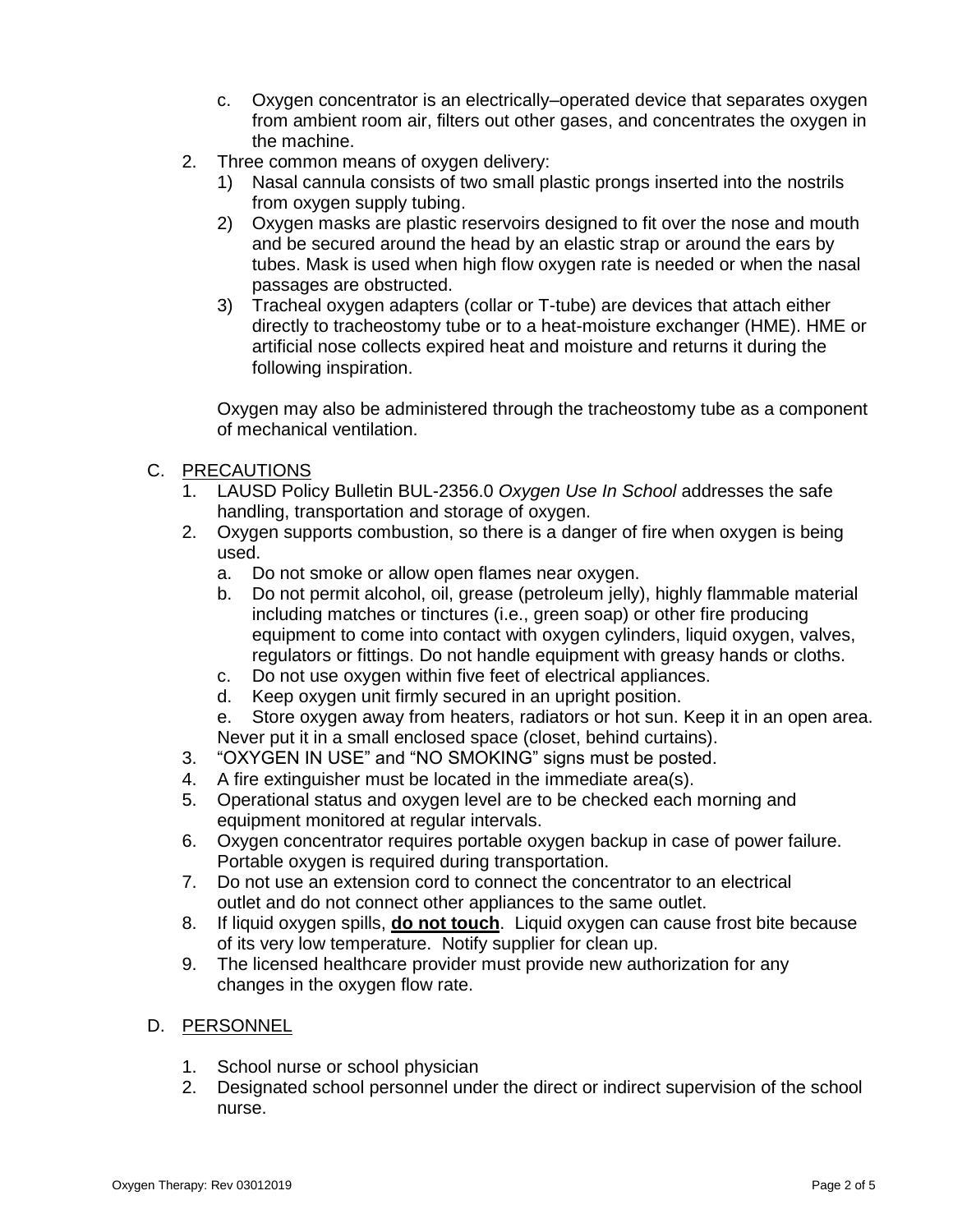### E. EQUIPMENT

Provided by parent:

- 1. Portable oxygen unit as ordered by licensed healthcare provider:
	- a. School nurse will determine and arrange the appropriate number of oxygen cylinders to be delivered at school including the maintenance of oxygen equipment.
	- b. Liquid oxygen canister plus backup reservoir
	- c. Oxygen concentrator **plus** oxygen cylinder(s)
- 2. Oxygen unit must include flow meter, pressure gauge and wrench
- 3. Oxygen connecting tubing
- 4. Cannula, mask, or tracheostomy collar
- 5. Humidification device and distilled water (if ordered, for oxygen concentrator)
- 6. Stored oxygen unit(s) must also include a flow meter and pressure gauge.

Provided by school:

- 1. Signs to be posted
- 2. Fire extinguisher(s)
- 3. Disposable gloves
- 4. Plastic bag for disposal of waste

#### II. PROCEDURE

|    | <b>ESSENTIAL STEPS</b>                                                                                                                                                                                                             | <b>KEY POINTS AND PRECAUTIONS</b>                                                                                                                         |
|----|------------------------------------------------------------------------------------------------------------------------------------------------------------------------------------------------------------------------------------|-----------------------------------------------------------------------------------------------------------------------------------------------------------|
| 1. | Ensure that "Oxygen in Use" and<br>"NO Smoking" signs are posted.                                                                                                                                                                  |                                                                                                                                                           |
| 2. | Wash hands.                                                                                                                                                                                                                        |                                                                                                                                                           |
| 3. | Adjust body alignment for optimal chest<br>expansion.                                                                                                                                                                              | Position at 45-90 degree angle.                                                                                                                           |
| 4. | Assemble equipment.<br>Oxygen source<br>Cannula / mask /or tracheostomy collar<br>Humidity source, if ordered<br>Adaptor for connection tubing                                                                                     | Fill humidifier (if ordered) with distilled water<br>to indicated level. Attach humidification<br>device to connection tubing if ordered by<br>physician. |
| 5. | Attach connection tubing for nasal<br>cannula/mask to oxygen source.<br>For tracheostomy, attach humidifier<br>device at one end of tubing on the collar.                                                                          | Connecting tubing must be secured tightly to<br>avoid oxygen leakage.                                                                                     |
| 6. | Set oxygen flow on flow meter to rate<br>prescribed by the licensed healthcare<br>provider. Turn on the oxygen source.<br>Open the tank by turning valve with the<br>wrench, one complete turn to the LEFT<br>(counter clockwise). |                                                                                                                                                           |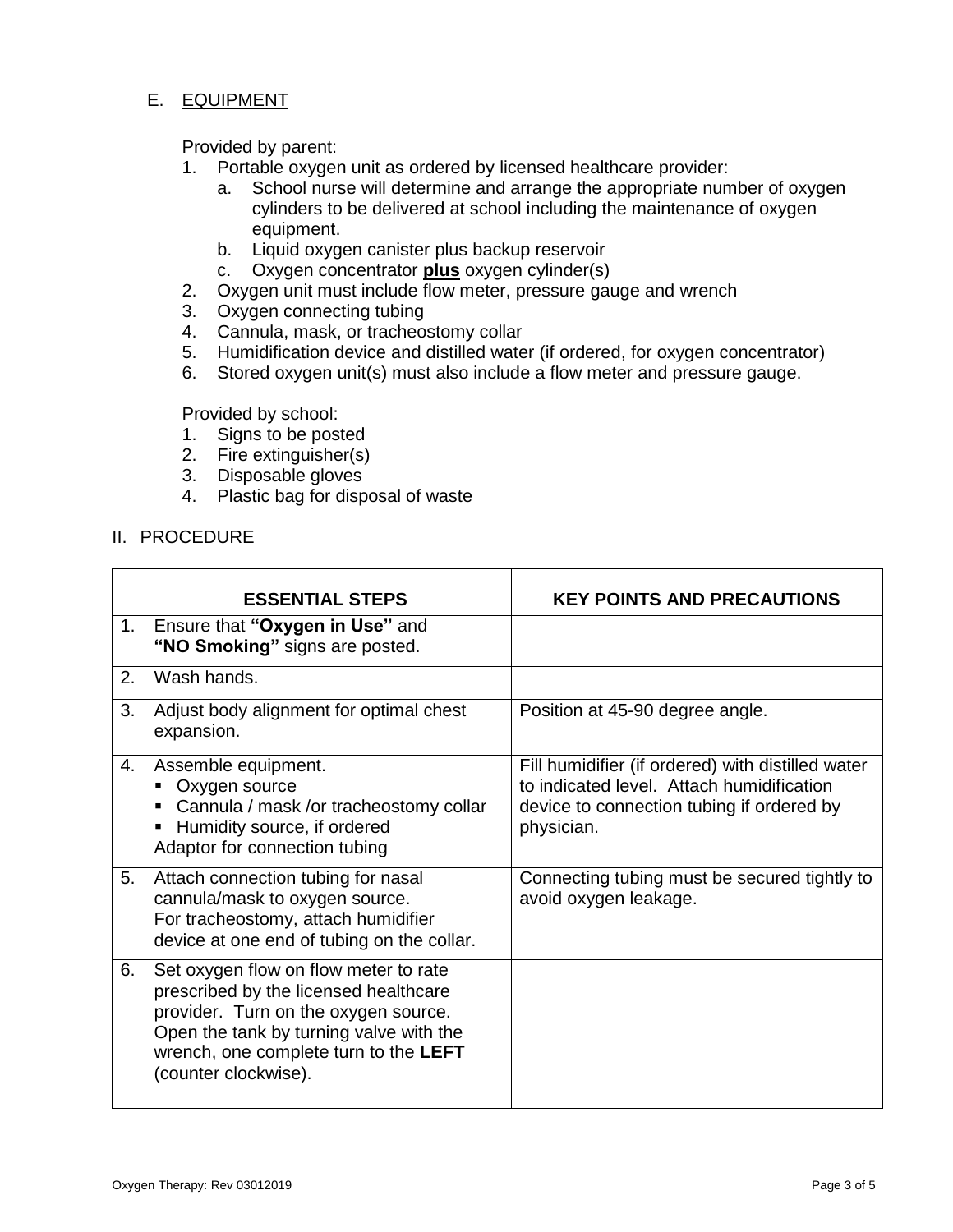|    | <b>ESSENTIAL STEPS</b>                                                                                                                                             | <b>KEY POINTS AND PRECAUTION</b>                                                                                                                                                                                                                                                                                                                    |
|----|--------------------------------------------------------------------------------------------------------------------------------------------------------------------|-----------------------------------------------------------------------------------------------------------------------------------------------------------------------------------------------------------------------------------------------------------------------------------------------------------------------------------------------------|
| 7. | Check flow of oxygen from cannula prongs<br>or mask. Observe for a fine mist at the end<br>of the tubing when using a tracheostomy<br>collar.                      | If no flow is present, check oxygen supply,<br>flow rate and that gauge and tubing<br>connections are secure and patent.                                                                                                                                                                                                                            |
| 8. | a. Gently insert cannula prongs into<br>student's nostrils and loop the tubing<br>over each ear then secure by sliding the<br>clasp up under the chin.             | Make sure student is comfortable and<br>equipment is correctly placed. If student is<br>not comfortable, the cannula tubing may be<br>secured behind the head rather than the<br>chin.                                                                                                                                                              |
|    | b. Place the mask over the student's nose<br>and mouth. Tighten the elastic band over<br>the student's head and mask over the<br>bridge of the nose to fit snugly. | Make sure mask does not touch the eyes.                                                                                                                                                                                                                                                                                                             |
|    | c. Place collar around student's neck over<br>the tracheostomy tube.                                                                                               | Collar must fit snugly and comfortably for the<br>student.                                                                                                                                                                                                                                                                                          |
|    | d. When using a humidifier, set up<br>humidification device as ordered.<br>Follow student's specific guidelines.                                                   | Some students may use a cool mist. With<br>prolonged humidification, moisture collection<br>in the tubing can block the flow of air/oxygen<br>and may require periodic removal.                                                                                                                                                                     |
| 9. | Continue treatment as prescribed by<br>physician.                                                                                                                  | Monitor at regular intervals being certain<br>equipment is connected, liter flow is at<br>prescribed level and connection tubing is<br>patent. Observe for pressure marks or<br>irritations on the skin and accumulation of<br>nasal discharge. If there is irritation and<br>dryness of nasal mucosa and lips, offer<br>fluids, if not restricted. |
|    | 10. When student is not relieved and show<br>signs of respiratory distress. Begin CPR,<br>if indicated, and call emergency 911.                                    |                                                                                                                                                                                                                                                                                                                                                     |
|    | Signs of respiratory distress are:<br>• Shortness of breath or rapid respiratory<br>rate<br>• Agitation<br>• Blueness or pallor of the lips, nails or              |                                                                                                                                                                                                                                                                                                                                                     |
|    | earlobes<br>• Pulling in of the muscles at the neck or<br>chest<br>• Confusion, dizziness or headache<br>• Rapid or pounding pulse                                 |                                                                                                                                                                                                                                                                                                                                                     |
|    | 11. When treatment is complete or when<br>changing tanks, turn liter flow gauge off and<br>close oxygen unit valve.                                                |                                                                                                                                                                                                                                                                                                                                                     |